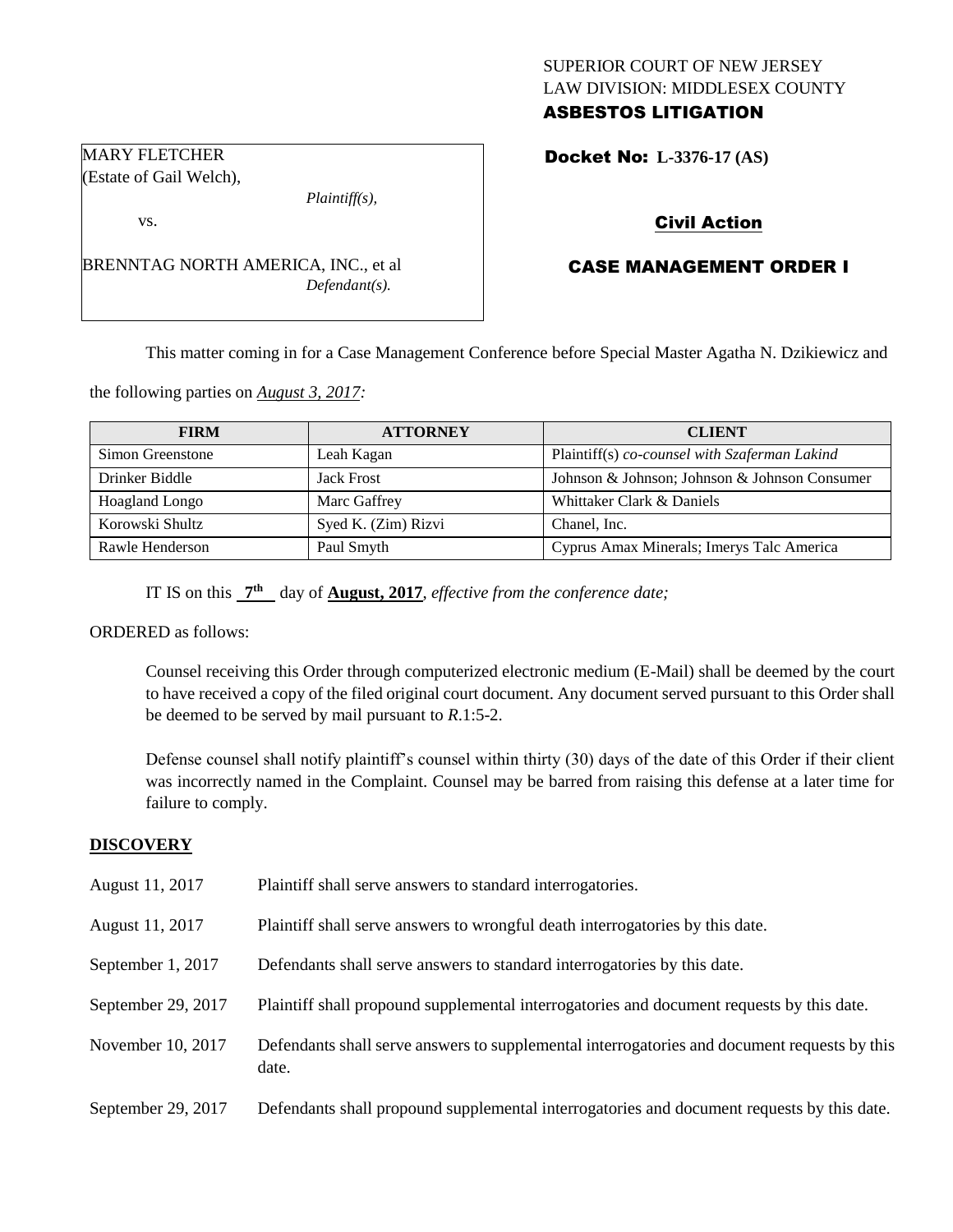| November 10, 2017 | Plaintiff shall serve answers to supplemental interrogatories and document requests by this<br>date.                                                                                                        |
|-------------------|-------------------------------------------------------------------------------------------------------------------------------------------------------------------------------------------------------------|
| January 31, 2018  | Fact discovery, including depositions, shall be completed by this date. Plaintiff's counsel shall<br>contact the Special Master within one week of this deadline if all fact discovery is not<br>completed. |

January 31, 2018 Depositions of corporate representatives shall be completed by this date.

#### **EARLY SETTLEMENT**

February 15, 2018 Settlement demands shall be served on all counsel and the Special Master by this date.

## **SUMMARY JUDGMENT MOTION PRACTICE**

- February 15, 2018 Plaintiff's counsel shall advise, in writing, of intent not to oppose motions by this date.
- March 1, 2018 *(Thurs.)* Summary judgment motions shall be filed no later than this date.
- March 29, 2018 *(Thurs.)* Last return date for summary judgment motions.

#### **MEDICAL DEFENSE**

| August 11, 2017  | Plaintiff shall serve executed medical authorizations (along with answers to interrogatories)<br>by this date.                                                                                                                                           |
|------------------|----------------------------------------------------------------------------------------------------------------------------------------------------------------------------------------------------------------------------------------------------------|
| August 11, 2017  | Plaintiff shall serve a diagnostic medical report and any medical records in plaintiff's<br>possession by this date.                                                                                                                                     |
| February 2, 2018 | Plaintiff shall serve medical expert reports by this date.                                                                                                                                                                                               |
| February 2, 2018 | Upon request by defense counsel, plaintiff is to arrange for the transfer of pathology specimens<br>and x-rays, if any, by this date.                                                                                                                    |
| May 18, 2018     | Defendants shall identify its medical experts and serve medical reports, if any, by this date. In<br>addition, defendants shall notify plaintiff's counsel (as well as all counsel of record) of a<br>joinder in an expert medical defense by this date. |

## **LIABILITY EXPERT REPORTS**

- March 30, 2018 Plaintiff shall identify its liability experts and serve liability expert reports or a certified expert statement by this date or waive any opportunity to rely on liability expert testimony.
- May 18, 2018 Defendants shall identify its liability experts and serve liability expert reports, if any, by this date or waive any opportunity to rely on liability expert testimony.

#### **ECONOMIST EXPERT REPORTS**

March 30, 2018 Plaintiff shall identify its expert economists and serve expert economist report(s), if any, by this date or waive any opportunity to rely on economic expert testimony.

 $\_$  ,  $\_$  ,  $\_$  ,  $\_$  ,  $\_$  ,  $\_$  ,  $\_$  ,  $\_$  ,  $\_$  ,  $\_$  ,  $\_$  ,  $\_$  ,  $\_$  ,  $\_$  ,  $\_$  ,  $\_$  ,  $\_$  ,  $\_$  ,  $\_$  ,  $\_$  ,  $\_$  ,  $\_$  ,  $\_$  ,  $\_$  ,  $\_$  ,  $\_$  ,  $\_$  ,  $\_$  ,  $\_$  ,  $\_$  ,  $\_$  ,  $\_$  ,  $\_$  ,  $\_$  ,  $\_$  ,  $\_$  ,  $\_$  ,